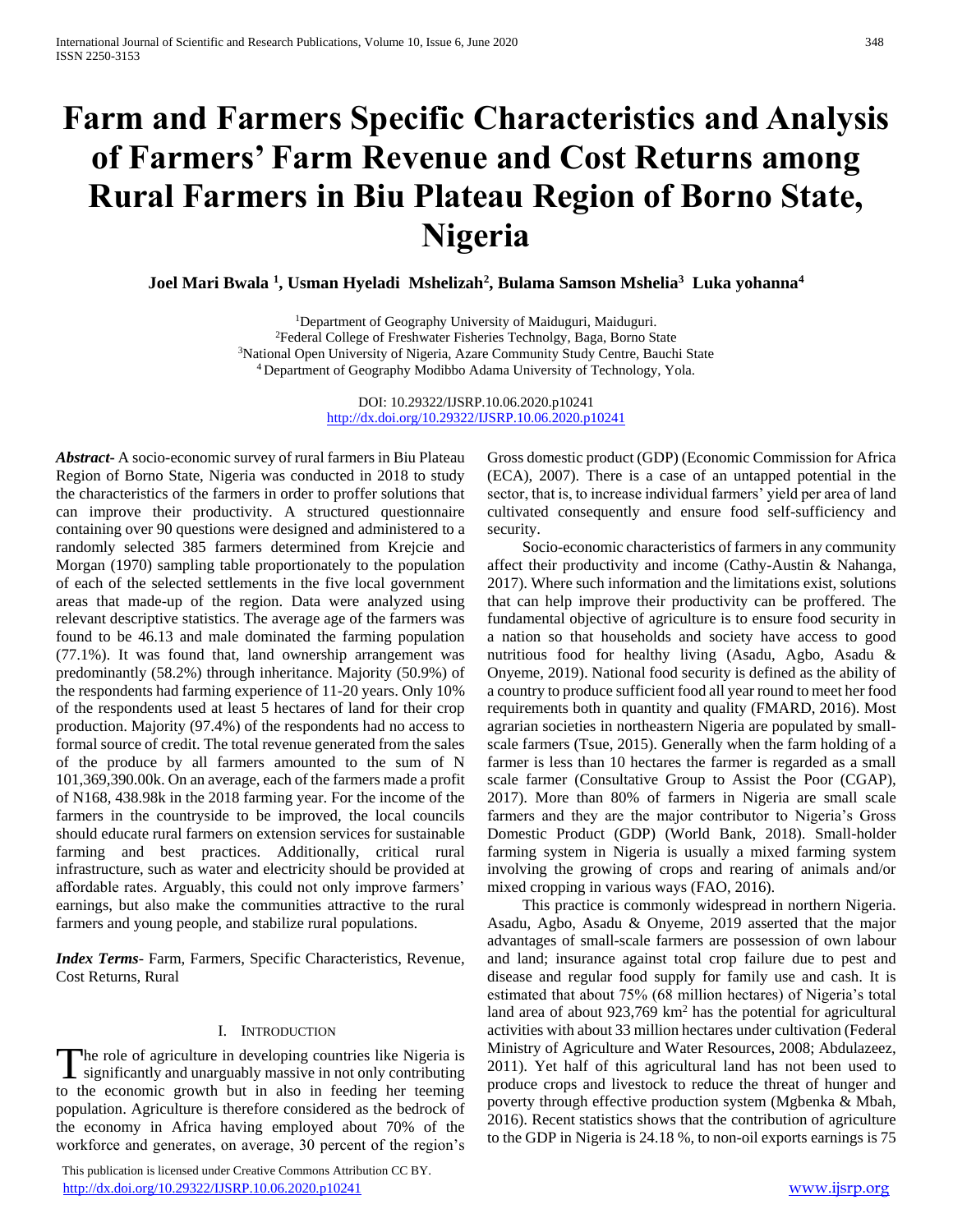% and 70% of the labour force is in agriculture but agriculture's share of Federal budget is  $\approx$  2.0 % only (FMARD, 2016; Emefiele, 2017). This is against Maputo Declaration that prescribed a minimum of 10% budgetary allocation to the agricultural sector (FMARD, 2016). The major constraints on agricultural production are often related with inadequate information on soil characteristics, climate variability, available technology and socioeconomic data including market access (Asadu & Nweke, 1999).

 The communities selected for this study are in rural communities of Biu Plateau Region of Borno State known for farming activities. The objective of this study was to obtain an update of the current farmers' farm specific socio-economic characteristics as well as constraints on agriculture in order to proffer solutions so as to encourage the farmers, governments and interested non organizations to invest in agriculture in the areas in order to enhance the income of the farmers and their livelihood.

### II. MATERIALS AND METHODS

## **Study Area**

 This research was conducted in Biu Plateau Region of Borno State, Nigeria. On account of topography, Biu plateau region can be regarded as a distinctive region (Bwala 2011). As such the study covers the areas of the main plateau and its surrounding plains. Administratively, Bayo, Biu, Hawul, Kwaya-Kusar and Shani Local Government Areas which constitute the former Biu Division were used for this study. The region lies between latitudes  $10^0$  and  $11^0$  30<sup>1</sup> N of the Equator and longitudes  $11^0$  39<sup>1</sup>

and  $12^0$  40<sup>1</sup> E of the Greenwich Meridian and it is located in the Guinea savanna belt of Nigeria. The region covers a total area of 8, 641km<sup>2</sup> with a population of 533,264 persons and a population density of 61 persons per square Kilometer (National population Commission, 2006). The Biu Plateau region is bounded to the east and south by Adamawa State, to the West by Gombe State while the northern region is bounded by Yobe State, Damboa and Chibok Local Government Areas of Borno State. The major ethnic groups that co-exist in the area are Bura and Pabir. Occupationally, a base line socio-economic survey conducted by Amaza, Olayemi, Adajibi, Bila and Iheanacho, (2007), revealed that farming is the main stay of the population economy and most people are subsistence farmers. Agriculture employs the larger percentage of the working population (78%) in the area, but agricultural landholdings are generally small.

## **Types and Sources of Data**

 The data used for this research were generated on different farmers' specific socio-economic characteristics, land tenure types and expenditures on farm inputs and income from sales (output). Data were collected mainly from primary sources through a well structured questionnaires administered to a sample of 385 respondents determined by Krejcie and Morgan (1970) sampling table using the estimated population of the study area as at 2016. The questionnaires were administered in the sampled settlements proportionately to the population of the sample settlements as shown in Table 1 and the respondents were finally selected randomly from each of the selected communities.

|  | Table 1: Population, number of Sample Settlements and Sample Size for the Study |  |
|--|---------------------------------------------------------------------------------|--|
|  |                                                                                 |  |

| <b>LGA</b>  | Population (2016)<br>projected | Number of<br>settlements | Sample<br>settlements | Sample size | Percentage |
|-------------|--------------------------------|--------------------------|-----------------------|-------------|------------|
| Bayo        | 109308                         | 61                       | 6                     | 57          | 14.8       |
| Biu         | 242931                         | 83                       | 8                     | 127         | 33.0       |
| Hawul       | 166639                         | 135                      | 14                    | 87          | 22.6       |
| Kwaya-Kusar | 78370                          | 65                       |                       | 41          | 10.6       |
| Shani       | 139582                         | 118                      | 12                    | 73          | 19.0       |
| Total       | 736825                         | 462                      | 47                    | 385         | 100.0      |

## **Source: NPC (2006)**

**Data Analysis**

The data collected were collated and analyzed using descriptive statistics like means, frequencies and tables and charts. While for the farmer's farm costs and returns analysis the formula  $NR = TR - TVC$  was used.

Where  $NR = Net Returns$ .

TR = Total Revenue and

TVC = Total Variable Cost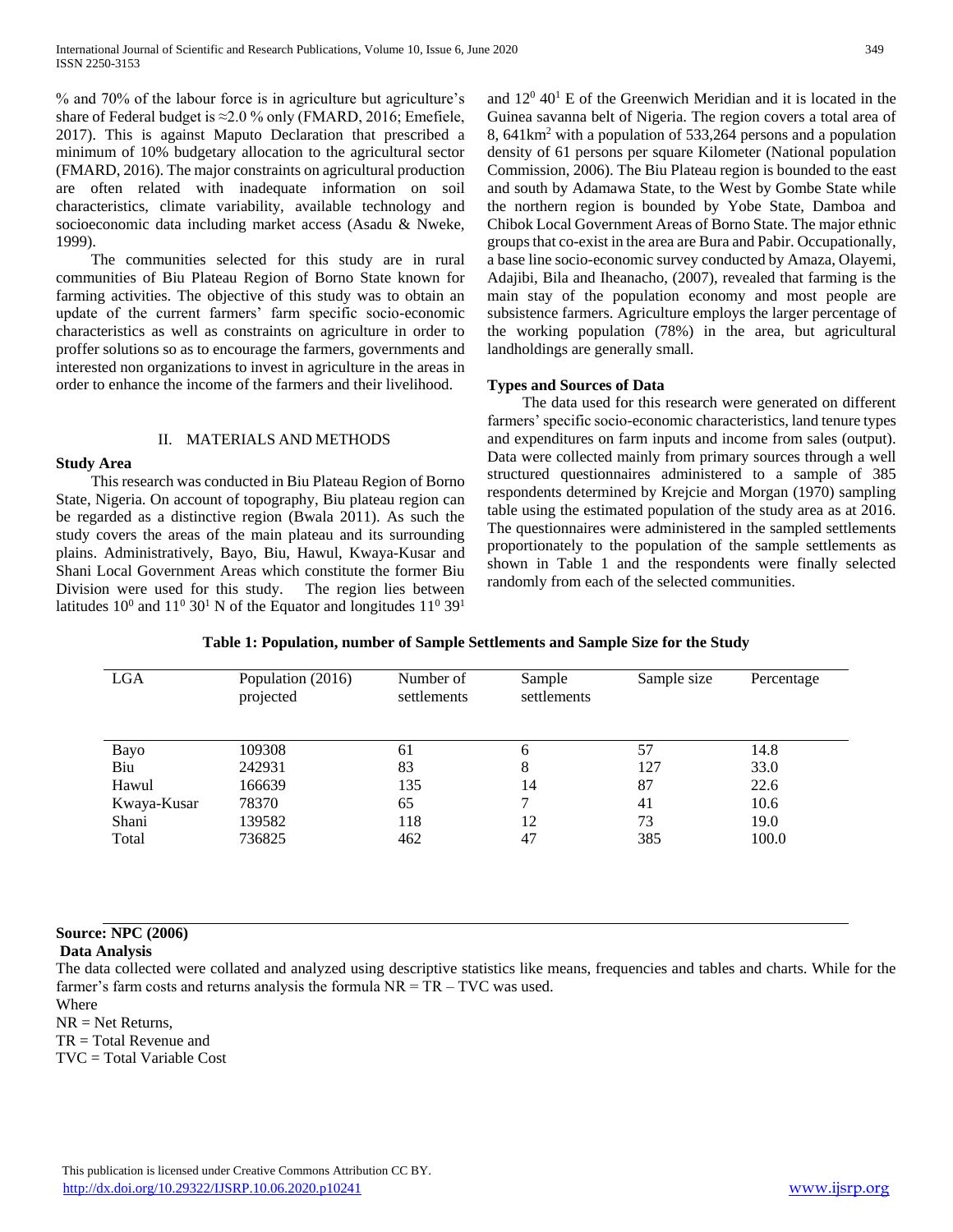## III. RESULTS AND DISCUSSIONS

## **Bio-Data of the Respondents**

The bio-data of the respondents are presented in Table 2

| <b>Variables</b>                        | <b>Frequency</b> | Percentage | Mean        |
|-----------------------------------------|------------------|------------|-------------|
| Age (Years)                             |                  |            | 46.13(8.42) |
| $\leq 20$                               | $\mathbf{1}$     | $\cdot$ 3  |             |
| $21-40$                                 | 91               | 23.6       |             |
| $41 - 60$                               | 273              | 70.9       |             |
| $>60$                                   | 20               | 5.2        |             |
| Gender                                  |                  |            |             |
| Male                                    | 297              | 77.1       |             |
| Female                                  | 88               | 22.9       |             |
| <b>Marital Status</b>                   |                  |            |             |
| Single                                  | 89               | 23.1       |             |
| Married                                 | 266              | 69.1       |             |
| Widowed                                 | 25               | 6.5        |             |
| Separated                               | 5                | 1.3        |             |
| <b>Household Size</b>                   |                  |            | 6.54(2.44)  |
| $\leq 5$                                | 137              | 35.6       |             |
| $6 - 10$                                | 228              | 59.2       |             |
| $11 - 15$                               | 14               | 3.6        |             |
| $>15$                                   | 6                | 1.6        |             |
| <b>Educational Qualification(years)</b> |                  |            | 2.83(1.23)  |
| Non-formal $(0)$                        | 66               | 17.1       |             |
| Primary $(1-6)$                         | 94               | 24.4       |             |
| Secondary $(7-12)$                      | 100              | 26.0       |             |
| $ND/NCE(13-15)$                         | 86               | 22.3       |             |
| Degree or Equivalent $(>15)$            | 39               | 10.1       |             |

|  | Table 2: Bio-data and Socio-economic characteristics of the Respondents |  |  |
|--|-------------------------------------------------------------------------|--|--|
|--|-------------------------------------------------------------------------|--|--|

\*Values in parentheses represent standard deviation **Source: Computed from field survey data, 2018**

 Results in Table 2 revealed that majority (70.9%) of the respondents were within the age group of 41-60 years. On the average, the age of the respondents was 46 years. This implied that the farmers were still within the active and economic age bracket of 21- 60 years. The result agreed with the findings of Iorlamen, Abu & Lawal (2013) and Tsue (2015) who found that the mean age of farmers in Nigeria was between 45-48 years. On the contrary, the result is in disagreement with the finding of Simon (2015) who asserted that the average age of arable farmers in Ghana is between 35-40 years.

 Analyses of sex of household heads showed that, majority (77.1%) of the respondents in Biu Plateau Region of Borno State, Nigeria were males while the remaining 22.9% were females. The result implied that arable farming in the study area is still primarily male dominated. This could be due to the cultural and religious background of most African communities that still put women's enterprise under their husbands' care as a form of submission. This supports the earlier survey result of (Bamire, 2010) on the effects of tenure and land use factors on food security among rural households in the dry savannas of Nigeria, where majority (92.5%) of the respondents were males.

 The results of marital status showed that 69.1% of the respondents were married. This implied that a high proportion of respondents had family responsibilities. The size of the arable farmers' household showed that majority (59.2%) had household size of six to ten people with the average household size of six people. Large family size is assumed to be the source of labour, skills and strong social capital to adapt to changing situations. However, if only a few members of the household are engaged in productive livelihood activities that can support the family, large household size could be a burden to the family where most of the members are of school age.

 The result on the level of education indicated that, 82.8% of them had formal education at varying levels. The remaining 17.2% have non-formal education. On the average, years of educational attainment of the respondents were 2.8. The result implied that arable farmers attempted secondary education and or its equivalent. This result suggested that most of the rural arable farmers could read and write in English language as it is observed among their counterpart in Ghana Simon (2015).

### **Land Ownership Arrangement**

 Land ownership arrangements indentified in the study area are shown in Figure 1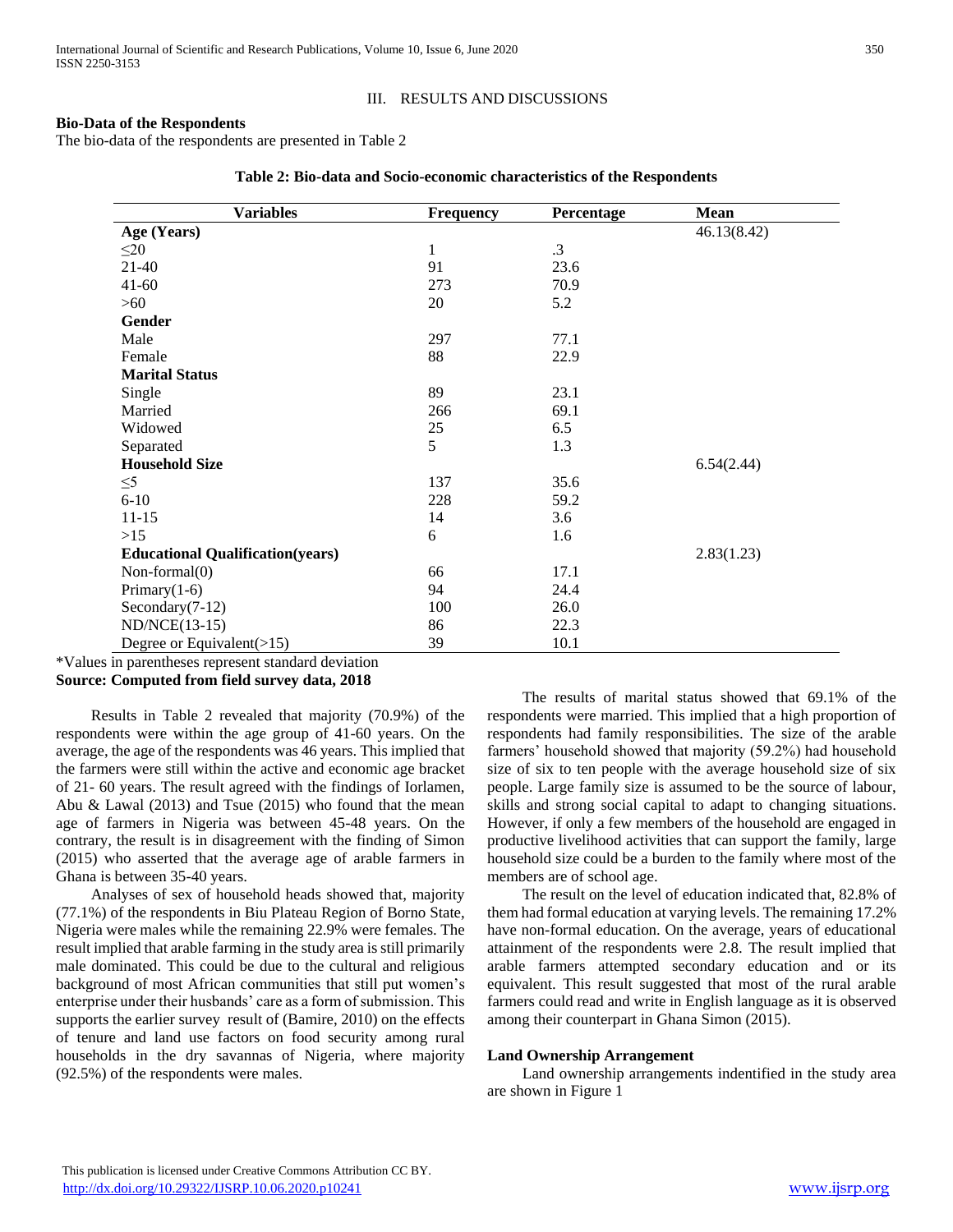

Figure 1: Types of Land Ownership **Source: Computed from field survey data, 2018**

 The study showed that land ownership arrangement was predominantly (58.2%) through inheritance. The hired/ rent tenure type accounted for 18.2% of the respondents while 16.6% of them purchased their land. The remaining 7.0% of the respondents indicated using communal land tenure system. This implied that private ownership (inheritance and purchase) of arable land was most predominant in the study area. This could enhance credit access and investment on land. However, in this study, farmers indicated having limited access to credit despite the high private ownership of land. This is likely the case when such rights are not secured by land title registration.

## **Farm and Farmers-Specific Characteristics in Biu Plateau Region of Borno State, Nigeria**

 The farmers specific characteristics of arable farmers in the study area considered are farming experience, annual farm income, off-farm employment, off-farm income and access to formal credit among others. These farmers' farm characteristics are presented in Table 3 and Table 3

| Variables                     | Frequency | Percentage | Mean                |
|-------------------------------|-----------|------------|---------------------|
| <b>Farming Experience</b>     |           |            | 16.79(8.53)         |
| $\leq 10$                     | 97        | 25.2       |                     |
| $11-20$                       | 196       | 50.9       |                     |
| $21 - 30$                     | 63        | 16.4       |                     |
| >30                           | 29        | 7.7        |                     |
| <b>Source of Labour</b>       |           |            |                     |
| <b>Family Labour</b>          | 214       | 55.6       |                     |
| Hired Labour                  | 52        | 13.5       |                     |
| <b>Both</b>                   | 119       | 30.9       |                     |
| Farm Size (ha)                |           |            | 5.73(3.56)          |
| $\langle 2 \rangle$           | 130       | 33.8       |                     |
| $2 - 4$                       | 172       | 44.7       |                     |
| $>4-5$                        | 45        | 11.7       |                     |
| >5                            | 38        | 9.9        |                     |
| <b>Annual Farm Income (N)</b> |           |            | 241499.4 (210410.8) |
| $\leq 100,000$                | 26        | 6.8        |                     |
| 100,001-200,000               | 183       | 47.5       |                     |
| 200,001-300,000               | 114       | 29.6       |                     |
| >300,000                      | 62        | 16.1       |                     |
| <b>Off-Farm Employment</b>    |           |            |                     |
| Engaged                       | 163       | 42.3       |                     |

## **Table 3: Farm and Farmers-Specific Characteristics of the Respondents**

 This publication is licensed under Creative Commons Attribution CC BY. <http://dx.doi.org/10.29322/IJSRP.10.06.2020.p10241> [www.ijsrp.org](http://ijsrp.org/)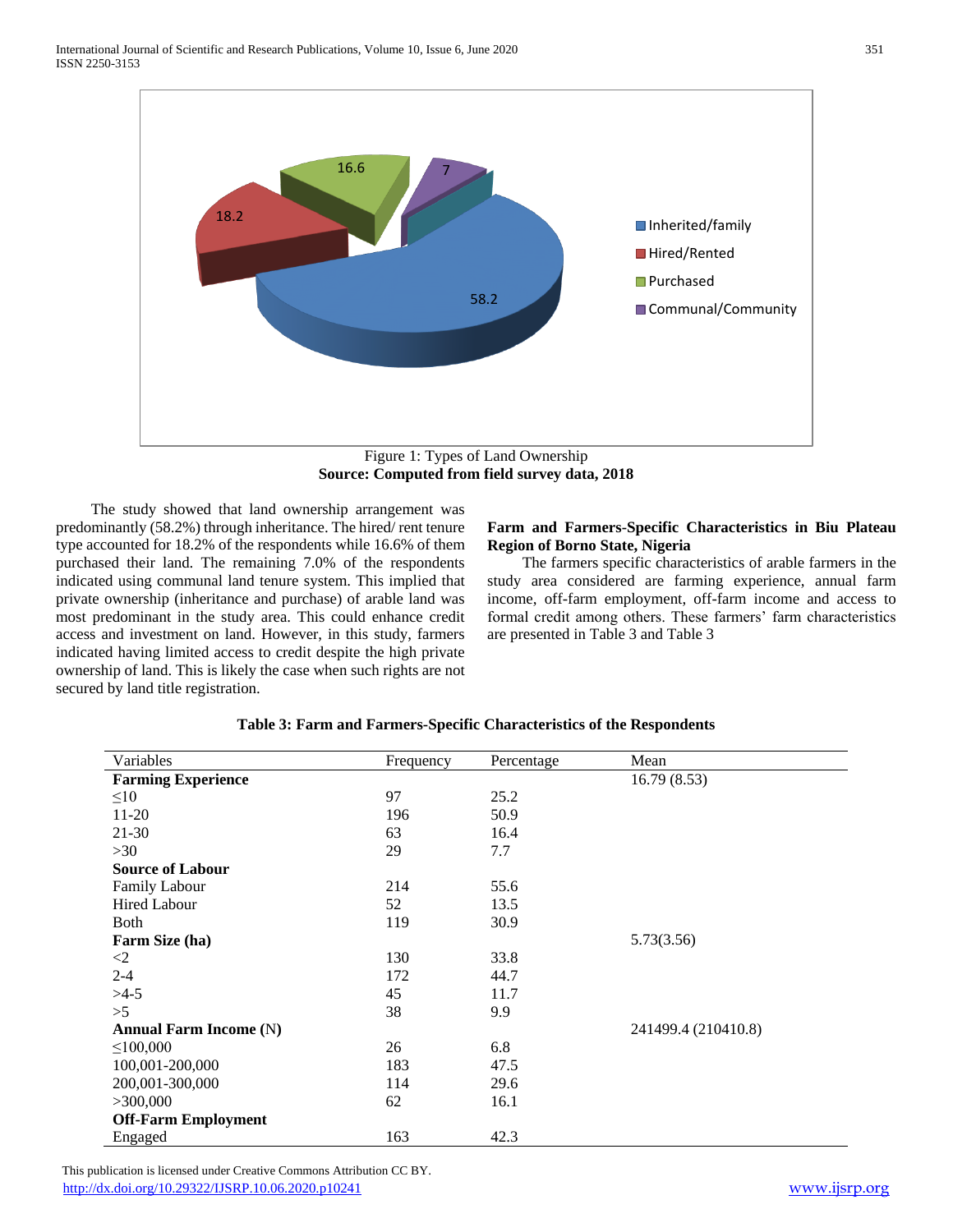International Journal of Scientific and Research Publications, Volume 10, Issue 6, June 2020 352 ISSN 2250-3153

| Not Engaged                    | 222 | 57.7 |                    |
|--------------------------------|-----|------|--------------------|
| <b>Off-Farm Income (N)</b>     |     |      | 21255.1 (233933.7) |
| $<$ 100,000                    | 56  | 14.5 |                    |
| 100,000-200,000                | 78  | 20.3 |                    |
| 200,001-300,000                | 35  | 9.1  |                    |
| >300,000                       | 29  | 7.5  |                    |
| No Response (NR)               | 187 | 48.6 |                    |
| Indigene ship                  |     |      |                    |
| Indigene                       | 278 | 72.2 |                    |
| Non-Indigene                   | 107 | 27.8 |                    |
| <b>Access to Formal Credit</b> |     |      |                    |
| Have access                    | 10  | 2.6  |                    |
| No access                      | 375 | 97.4 |                    |

\*Values in parentheses represent standard deviation

**Source: Computed from field survey data, 2018**

## **Table 3: Farm and Farmers-Specific Characteristics of the Respondents (cont.)**

| <b>Variables</b>                         | <b>Frequency</b> | Percentage | <b>Mean</b>        |
|------------------------------------------|------------------|------------|--------------------|
| Collection of credit (2017)              |                  |            |                    |
| Collected                                | 2                | .5         |                    |
| Not collected                            | 383              | 99.5       |                    |
| Credit amount collected $(2017)$ (N)     |                  |            | 60000(56568.5)     |
| <100000.00(20000.00)                     | T                | 50.0       |                    |
| >100000.00(100000.00)                    |                  | 50.0       |                    |
| Interest paid (2017)                     |                  |            | 10001.50(14140.01) |
| <b>Contact with extension workers</b>    |                  |            | 2.01(.31177)       |
| Have contact                             | 196              | 50.9       |                    |
| Have no contact                          | 189              | 49.1       |                    |
| Number of contact with extension workers |                  |            |                    |
| $\leq$ 3                                 |                  |            |                    |
| $\geq$ 3                                 | 194              | 90.0       |                    |
| Membership of farmer's association       | 2                | 1.0        |                    |
| Member                                   |                  |            |                    |
| Non-Member                               | 11               | 2.9        |                    |
|                                          | 374              | 97.1       |                    |
|                                          |                  |            |                    |

## \*Values in parentheses represent standard deviation **Source: Computed from field survey data, 2018**

 Majority (50.9%) of the respondents have farming experience of 11-20 years. On the average, the farmers had a farming experience of 16.8 years. This implied that, the respondents were experienced farmers; hence, they had over the years acquired enough farming experience needed to understand farming activities in their communities. The report on the source of farm labour in Table 3 showed that most of the farmers (55.6%) depend on the family labour against hired labour that posted 13.5% of the respondents. This scenario could be attributed to the fact that majority of the respondents do not have other off-farm employment and are mostly low income earners. The remaining respondent (30.9) do used both family and hired labour for their farm operations. These groups of people are mainly the civil

 This publication is licensed under Creative Commons Attribution CC BY. <http://dx.doi.org/10.29322/IJSRP.10.06.2020.p10241> [www.ijsrp.org](http://ijsrp.org/)

servants and people with other off-farm jobs as gathered from the focus group discussion.

 Farm size category in the study area indicates that most (44.7%) of the respondents cultivate a farm size of 2-4 hectares of land and 130 respondents representing about 34% used only less than 2 hectares of land for their agricultural production. Only about 10% of the respondents used 5 and more hectares of land for their crop production. Furthermore, the small size of farmland (average of 4.6ha) allocated to crop production in the study area showed that majority of the arable farmers in the study area are small scale farmers. Tsue (1015) found a similar result in North-Central Nigeria. The small farmland size in the study area may not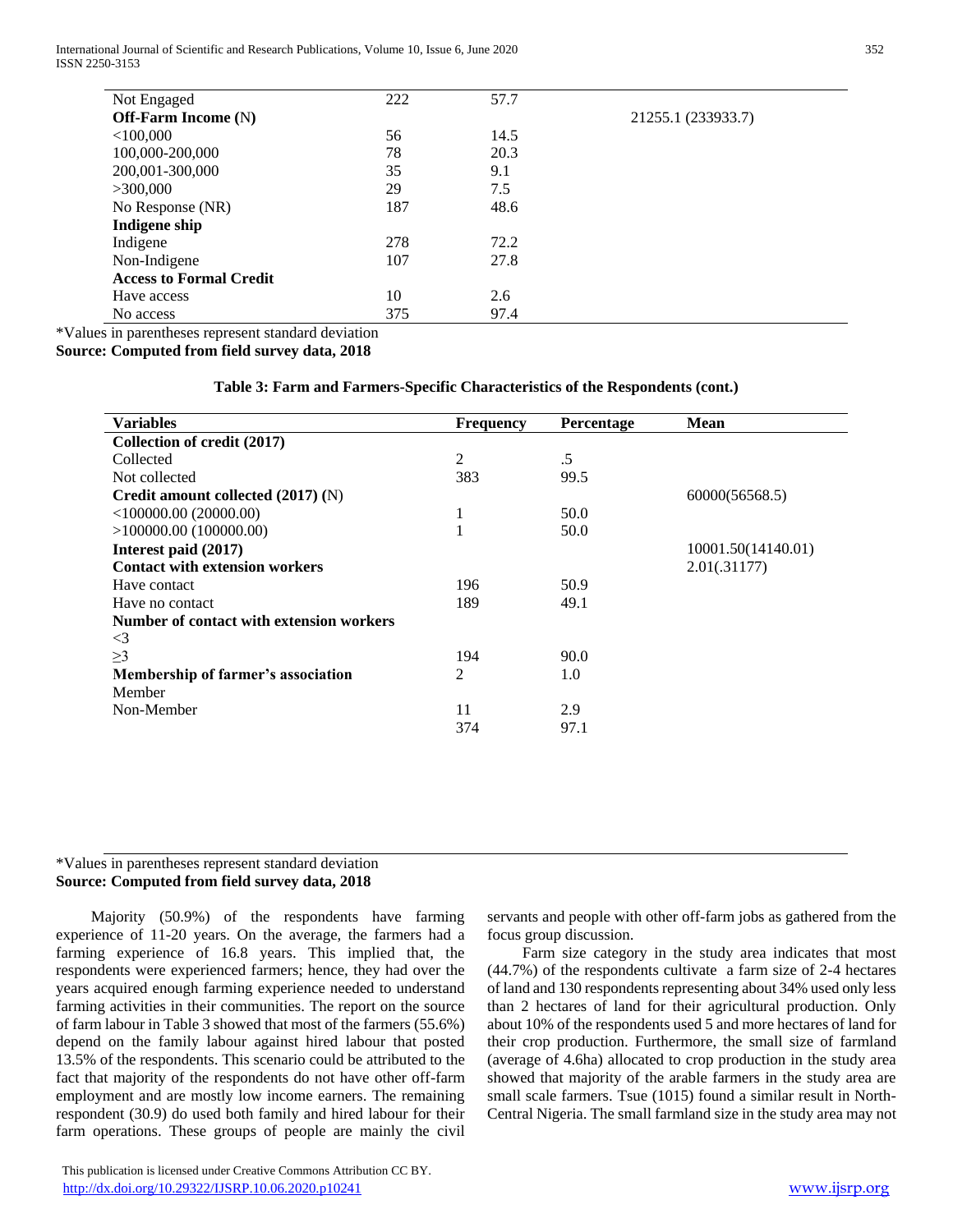be unconnected to increase in population in most Nigerian communities.

 The study revealed further that 83.9% of the respondents had farm income of N300, 000.00 and below. While the remaining respondents (16.1%), earned above N300, 000.00 per year. On the average, the farm income was N241, 499.00. This amount was relatively high and could enable farmers to demand for technologies that will increase their production and likely improve their standard of living. Majority (57.7%) had non off-farm employment, while the remaining (42.3%) had off-farm engagement. The average income from off-farm engagements is N212, 551: 00 per annum. This showed that farm income was the most important source of income for the farm households. The low engagement in off-farm employment could hinder farmers from owning and operating large farm size and investing in agriculture general.

 The residential status of respondents showed that, most (72.2%) were indigenes of the communities they resided and the remaining 27.8% are non indigenes of the communities they resided. This situation could enhance land tenure security through inheritance and consequently an optimal use of natural resources. Access to formal credit by the farmers was generally poor in the study area. The result indicated that majority (97.4%) had no access to formal sources of credit. Only about less than 3% of the

respondents have access to formal credit, this condition may likely decrease farmers' efficiency by limiting investment and adoption of new technologies and farming practices and as well as information needed on climate change and increased land productivity.

 The average number of extension contacts in a year was 2.01 times. The more the number of contacts farmers had with extension services, the better their skills in the use of land for environmental sustainability. On the farmer's membership to farmers associations, 97.1% of them did not belong to any farmers' associations. Only 2.9% belong to one form of farmers associations or the other. Social participation enhances farmers' production activities. Successful and enduring local institutions create relationships with a common purpose and promote shared interests, but could also provide emotional and practical support, information and resource sharing, building community members' capital to mitigate and respond to natural and man-made hazards.

## **Analysis of Farmers' Farm Revenue Cost and Returns**

 Analysis of the respondents' farm expenditure from labour, seeds, fertilizer, herbicides pesticides, mechanization farm yard manure and fixed cost (input), income from sales (output) and profit are presented in Table 4.

| <b>Items</b>                          | Value $(N)$    | percentage |
|---------------------------------------|----------------|------------|
| A. Sales/Revenue (output price)       |                |            |
| Crop Group 1                          | 51,559,550.00  | 50.9       |
| Crop Group 2                          | 32,545,440.00  | 32.1       |
| Crop Group 3                          | 11,383,200.00  | 11.2       |
| Crop Group 4                          | 5,881,200.00   | 5.8        |
| <b>Total Revenue (TR)</b>             | 101,369,390.00 | <b>100</b> |
| <b>B.</b> Variable Costs              |                |            |
| $\mathbf{i}$ .<br>Labour              | 14,860,732.00  | 40.7       |
| ii.<br>Fertilizer                     | 7,472,778.00   | 20.5       |
| iii.<br>Seed                          | 3,570,116.00   | 9.8        |
| iv.<br>Mechanization                  | 1,457,050.00   | 4.0        |
| Herbicides<br>V.                      | 3,573,715.00   | 9.8        |
| Pesticides<br>vi.                     | 3,314,109.00   | 9.0        |
| vii.<br>Manure                        | 320,500.00     | 0.9        |
| <b>Total Variable Costs (TVC)</b>     | 34,569,000.00  |            |
| C. Depreciated Fixed Cost item/season |                | 5.3        |
| $\mathbf{i}$ .<br>Plough/Oxen         | 56,034.00      |            |
| ii.<br>Wheel barrow                   | 379,000.00     |            |
| iii.<br><b>Sprayers</b>               | 589,486.00     |            |
| Water tank<br>iv.                     | 1,064.00       |            |
| Hoes<br>V.                            | 697,683.00     |            |
| Sickle/Cutlass<br>vi.                 | 94,460.00      |            |
| vii.<br>Basins and others             | 139,430.00     |            |
| <b>Total Fixed Cost (TFC)</b>         | 1,957,157.00   |            |
| D. Total Cost = $(B+C)$               | 36,526,157.00  |            |
| E. NR = TR-TC $(A-(B+C))$             | 64,843,233.00  | 100        |

**Table 4: Farmers Farm Costs and Returns Analysis**

## **Source: Computed from field survey data, 2018** Note: -

 $A = Total Revenue (TR)$  B =Total Variable Cost (TVC),  $C = Total Fixed Cost (TFC)$   $D = Total Cost (TC),$  $E = Net Returns (NR)$  Where: - NR  $(E) = TR (A)-TC (D)$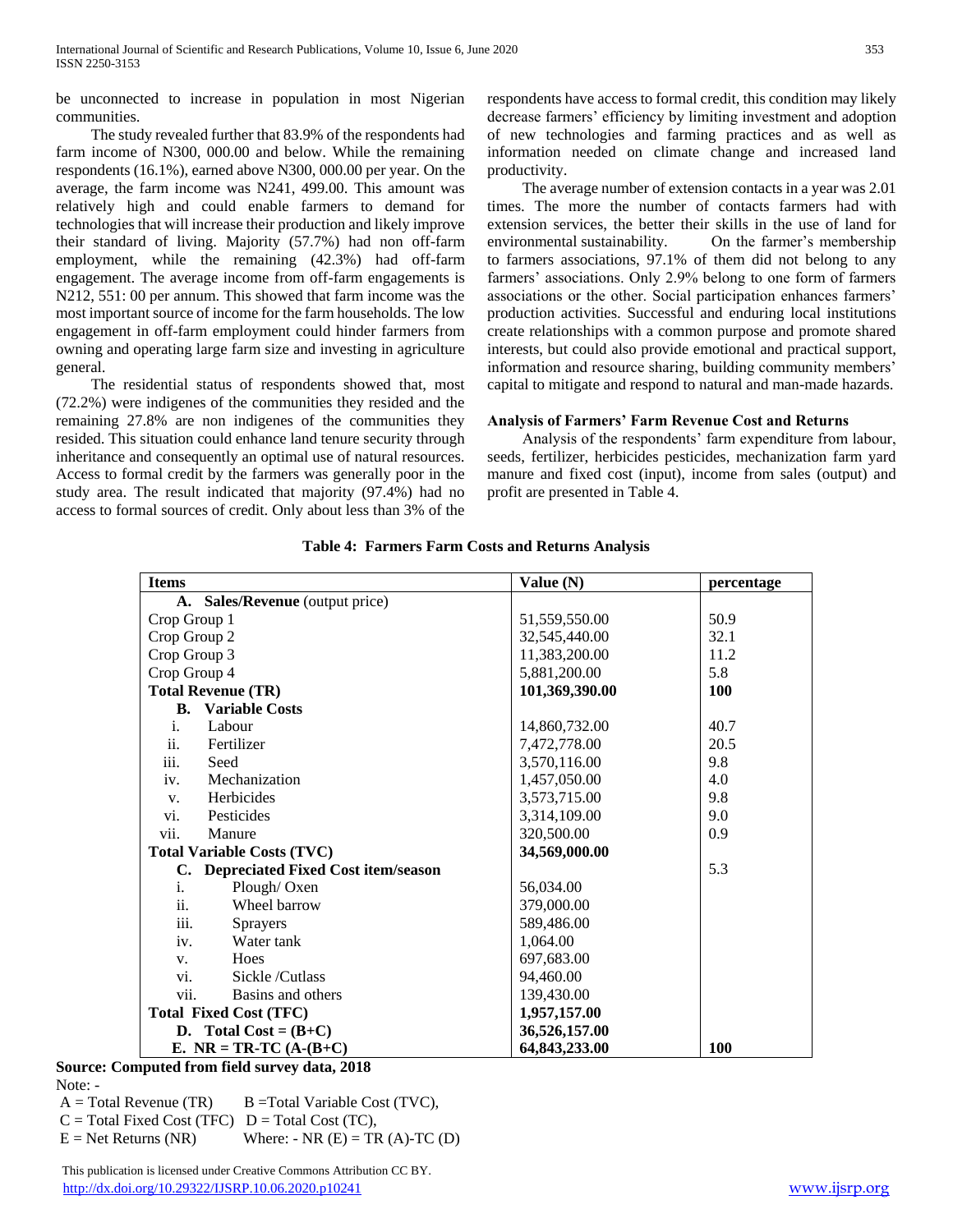Table 4 shows the analysis of revenue and costs incurred in each crop group produced in the study area. Crop group 1 has the highest revenue of fifty one million, five hundred and fifty nine thousand, five hundred and fifty naira (N51, 559,550.00k); followed by crop group 2, crop group 3 and crop group 4 respectively. The total revenue generated from the sales of all the five crop groups by the respondents amounted to the sum of N101, 369,390.00k with a total cost incurred from all the farm operations to the sum of N36, 526,157k. The total net returns (benefit) of all the crops amounted to N64, 843,233.00k. This indicates that farming in the study area is highly profitable. On an average, each of the farmers makes a profit return of N168, 438.98k in that farming year.

Table 4 further revealed that the highest cost (40.7%) incurred was the cost of labour followed by the cost of fertilizer (20.5%), seeds and herbicides (9.8%) each, pesticides, fixed cost, mechanization and the least cost (0.9%) incurred was from the purchase and use of manure. This implied that cost of labour is high in the study area which may likely be as a result of the use of direct labour rather than the use of mechanized labour. Fertilizer is also one of the farm components that are generally expensive to farmers in Nigeria. Nevertheless, the income and benefit derived by the farmers is considered profitable.

The result of this study conformed to that of Dawang, Seltim & Matawal (2014) on land tenure systems and farmers efficiency and profitability analysis in Plateau State, Nigeria, who found that all the farmers in the study area under different land ownership gained from their farming activities, and that labour made up 47.03% and 50.60% of cost inputs used by farmers of inherited and gift lands respectively and being the highest cost item followed by fertilizer 21.82% and 15.0% as in this study.

## IV. SUMMARY AND CONCLUSION

 A socio-economic survey of rural farmers in Biu Plateau Region of Borno State, Nigeria was conducted in 2018. The characteristics of the farmers showed that farming population was dominated by male. The average age of the farmers was found to be 46.13. It was found that, land ownership arrangement was predominantly (58.2%) through inheritance. Majority (50.9%) of the respondents had farming experience of 11-20 years. Only 10% of the respondents used at least 5 hectares of land for their crop production. Majority (97.4%) of the respondents had no access to formal source of credit. On an average, each of the farmers made a profit of N168, 438.98k in the 2018 farming year. Very high potentials exist for sustainable agricultural development in all the communities selected. For the income of the farmers in the countryside to be improved, the local councils should educate rural farmers on extension services for sustainable farming and best practices. Additionally, critical rural infrastructure, such as water and electricity should be provided at affordable rates. Arguably, this could not only improve farmers' earnings, but also make the communities attractive to the rural farmers and young people, and stabilize rural populations.

#### **REFERENCES**

- [1] Abdulazeez, A. (2011). Nigeria can feed the West African sub-region. *Trading Economics.*
- [2] Amaza, P. S., Olayemi, J. K., Adejibi, A. O., Bila, Y. & Iheanacho, I. (2007). Base Line Socio-economic Survey Report. Agriculture in Borno State, Nigeria. International Institute of Tropical Agriculture, Ibadan, Nigeria.
- [3] Asadu, A. N., Agbo, F. U., Asadu, C. L. A. & Onyeme, E. (2019). Socio-Economic Characteristics of Farmers in five Agrarian Communities in Anambra State, Southeastern Nigeria, *International Journal of Current Research*, 11, (04), 2984-2989.Available online at http://www.journalcra.com
- [4] Asadu, C.L.A. and F.I. Nweke. 1999. The soils of cassava growing areas in sub- Saharan Africa.
- [5] Bamire, A. S. (2010). Effects of tenure and land use factors on food security among rural households in the dry savannas of Nigeria. *African Journal of Food Agriculture Nutrition and Development, 10 (1), 1982-2000.*
- [6] Bwala, A. A. B. (2011). Domestic Water Resources Availability and Utilization in the Biu Plateau Region of Borno State. (Unpublished Ph. D. Thesis). Department of Geography, Federal University of Technology, Yola.
- [7] Cathy-Austin O. and Nahanga V. 2017. The socioeconomic characteristics of rural farmers and their net income in Ojo and Badagry local government areas of Lagos state, Nigeria
- [8] Consultative Group to Assist the Poor (CGAP). 2017. National Survey and Segmentation of Smallholder Households in Nigeria. Washington, DC.
- [9] Economic Commission for Africa (ECA) (2007), Economic Report on Africa 2007: Accelerating Africa's Development through Diversification. Addis Ababa: UN Economic Commission for Africa.
- [10] Emefiele, G. (2017). A Central Bank of Nigeria, (CBN) Report for May 2017. CBN, Abuja.
- [11] FAO. 2016. Review of the Livestock/Meat and Milk Value Chains and Policy influencing them in Nigeria. Rome.
- [12] Federal Ministry of Agriculture and Rural Development (FMARD). 2016. The Agriculture Promotion Policy (2016–2020). Retrieved from <http://fmard.gov.ng/wp-> content/uploads/2016/03/2016-Nigeria-Agric-SectorPolicy-Roadmap\_June-15-2016\_Final.pdf
- [13] Federal Ministry of Agriculture and Water Resources. (2008). National Programme for Food Security. Abuja: Author.
- [14] Iorlamen, T.R., Abu, G.A. & Lawal, W.L. (2013). Comparative analysis on socio-economic factors between food secure and food insecure households among urban households in Benue State, Nigeria*. Journal of Agricultural Science, 4(2): 63-68.*
- [15] Krejcie, R. V. & Morgan, D. W. (1970). Determining sampling size for research activities. Educational and Psychological Measurement 1970, 30, 607- 610
- [16] Mgbenka, R. N. and Mbah, E.N. 2016. A review of smallholder farming in Nigeria: need for Transformation. *International Journal of Agricultural Extension and Rural Development Studies, 3 (2): 43-54.*
- [17] National population commission. (2006). 2006 national census data for Nigeria. Abuja: Author.
- [18] Simon, A. (2015). The effects of land tenure systems and investment on cocoa productivity in Ghana (Unpublished M. Phil. Thesis). Department of Agricultural Economics, Agribusiness and Extension, Kwame Nkrumah University of Science and Technology, Ghana.
- [19] Tsue, P. T. (2015). Effects of Arable Land Tenure and Utilization on Environmental Degradation among Small-Scale Farmers in North Central Nigeria. (Unpublished Ph.D. thesis). Department of Agricultural Economics, University of Nigeria, Nsukka.
- [20] World Bank. 2018. The World Bank in Nigeria. Washington, DC.

#### AUTHORS

**First Author** – Joel Mari Bwala, Department of Geography University of Maiduguri, Maiduguri.